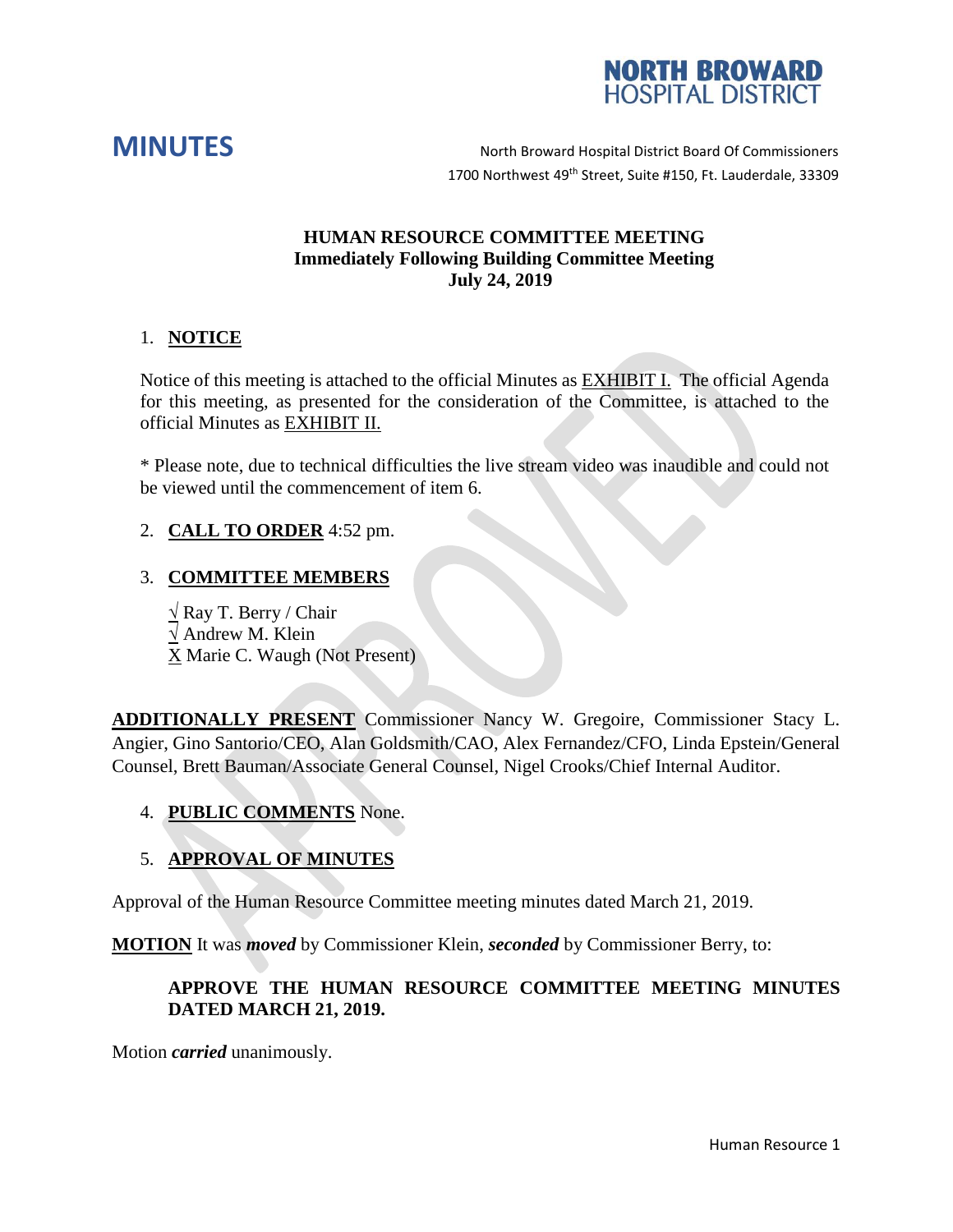

**MINUTES** North Broward Hospital District Board Of Commissioners 1700 Northwest 49<sup>th</sup> Street, Suite #150, Ft. Lauderdale, 33309

## 6. **TOPIC OF DISCUSSION**

#### 6.1. Human Resource Presentation – Melanie Hatcher

Ms. Hatcher stated that items 6.1, 6.2 and 6.3 on the agenda were for informational purposes and that no action would be taken. A PowerPoint presentation was given, detailing each item as seen below.

#### 6.1.1. Employee PL Cash in

Employee PL Cash in would allow eligible employees to cash up to 80 hours of their accrued personal leave time, as they could forgo taking time off in support of their commitment to the organization. Mr. Goldsmith clarified the cash out amount was already accounted for in the financials.

#### 6.1.2. Management Merit Process

A market review would be conducted and based on the data all leaders with a passing score would be eligible to receive a board approved percentage increase. The staff recommendation was to add a one, two or three percent, based on an individual's score.

6.1.3. Performance Appraisal Timeline for Board Reports

- September Human Resource Committee Meeting: Discuss the process in detail
- $\blacksquare$  October 1<sup>st</sup>: Self-evaluation for board reports due
- $\blacksquare$  October 4<sup>th</sup>: Self-evaluations transmitted to board members for review
- October  $25<sup>th</sup>$ : Individual board member response due
- October Human Resource Committee Meeting: Reviews conducted
- October Board Meeting: Final board approval